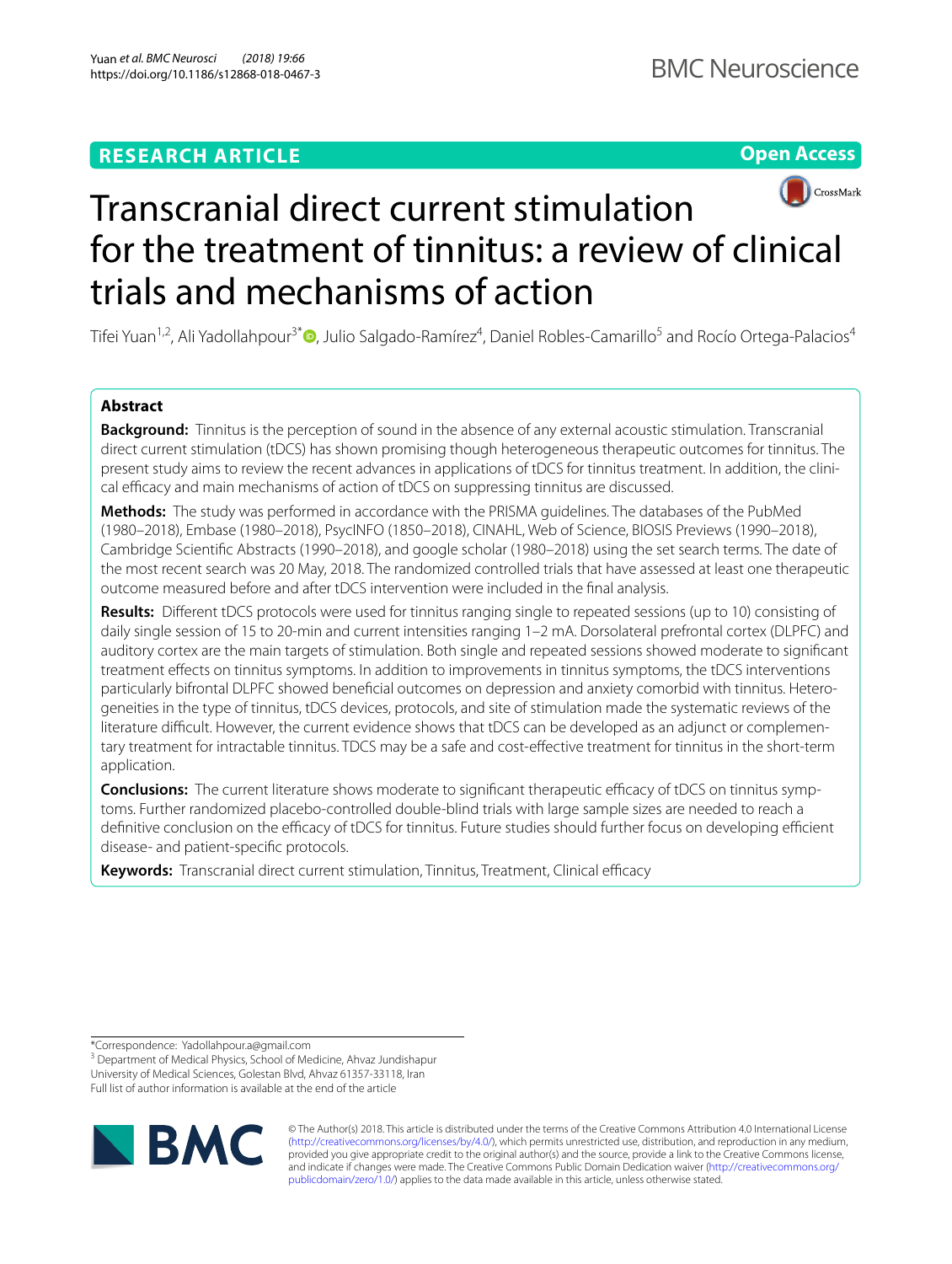## **Background**

Tinnitus is the perception of sound, in the ear or in the head, in the absence of any external acoustic stimulation which afects 10–15% of the adult population worldwide  $[1, 2]$  $[1, 2]$  $[1, 2]$  $[1, 2]$ . The main risk factors of tinnitus include hearing loss, trauma to the auditory periphery such as a lesion to auditory nerve, abnormal plastic changes in auditory network, ototoxic medications, head injury, and depression [[3\]](#page-6-2). Hearing loss is not necessarily a precondition of tinnitus; however, some studies have shown that diferent forms of hearing loss may have correlation with tinnitus  $[2, 4]$  $[2, 4]$  $[2, 4]$  $[2, 4]$  $[2, 4]$ . This disorder is usually accompanied by different mild to severe comorbidities such as depression, anxiety, and sleep disturbances that make it a debilitating condition [[1,](#page-6-0) [2](#page-6-1), [5\]](#page-6-4).

Neuroimaging, neuroelectrophysiologic, and neuroanatomic studies have shown that maladaptive plastic changes in diferent auditory and non-auditory cerebral regions and abnormal neural activities of specifc cortical regions might be the main etiology of tinnitus  $[6-10]$  $[6-10]$ . Tinnitus perception is an integrated output of a large and complicated brain network comprising of diferent subnetworks with overlapping functions  $[2, 11]$  $[2, 11]$  $[2, 11]$  $[2, 11]$ . In this impaired network, each subnetwork represents a clinical aspect of tinnitus such as distress, loudness, and laterality [[11–](#page-6-7)[13\]](#page-6-8). Neurobiological and neuroimaging fndings have shown that abnormal activities of the non-auditory regions associated with cognitive and attentional functions as well as limbic processes probably contribute to the unpleasant and distressing aspects of tinnitus [\[11](#page-6-7), [14\]](#page-6-9). Structural and functional abnormalities in dorsolateral prefrontal cortex (DLPFC) [[10,](#page-6-6) [15–](#page-7-0)[17\]](#page-7-1) and auditory cortex (AC) [\[2](#page-6-1), [3,](#page-6-2) [18,](#page-7-2) [19](#page-7-3)] are associated with tinnitus. The DLPFC is a multifunction region that plays important roles in auditory processing and perception, auditory attention, top-down modulation of auditory processing, and modulating the input to primary AC [[20–](#page-7-4)[22](#page-7-5)]. Moreover, DLPFC is involved in regulating diferent cognitive functions. Therefore, in development of any treatment modality for tinnitus, this disorder should be considered as a complex and heterogamous condition involving a large network consisting of multiple overlapping brain networks. Considering the engagements of AC and DLPFC in the tinnitus perception, these regions may be good targets for any therapeutic intervention for tinnitus.

Several pharmacologic agents have been developed for tinnitus treatment; however, a large portion of the patients are resistant to the treatment [[1\]](#page-6-0). In addition, most of the pharmacologic drugs are associated with different side efects that adversely infuence the individual's daily and quality of life. So far, no defnitive treatment has been proposed for tinnitus and several common causes of tinnitus remain elusive. In this regard, studies are ongoing to develop new efficient therapeutic modalities for tinnitus in two avenues including pharmacologic agents and non-pharmacologic modalities.

During the recent decades, several non-pharmacological modalities such as cognitive behavioral therapies [\[23](#page-7-6)], noise-masking modality [[24\]](#page-7-7), and neurofeedback [[25](#page-7-8)] have been proposed for treatment of tinnitus; however, they have limited treatment efficacy and each of them have their own drawbacks.

Applications of brain stimulation and modulation techniques have been dramatically developed during the recent decade for treatment and management of neuropsychiatric disorders  $[26-31]$  $[26-31]$ . These modalities including repetitive transcranial magnetic stimulation (rTMS), deep brain stimulation, and electrical stimulation have shown promising outcomes in the disorders in which the abnormal neural activities and impaired neural interfaces are the main characteristics  $[26-30]$  $[26-30]$ . This significant contribution of neural stimulation and modulation modalities is mostly because of mutual interactions between the endogenous and exogenous electrical and magnetic fields. The therapeutic values of electric and magnetic felds have been reported in diferent disorders that support the above claim [[32–](#page-7-12)[35\]](#page-7-13).

RTMS has shown therapeutic efects in tinnitus through eliminating the tinnitus symptoms and also improving the cognitive impairments comorbid with tinnitus  $[36-38]$  $[36-38]$  $[36-38]$ . However, this technique is relatively expensive and associated with side efects with lower mobility.

Transcranial direct current stimulation (tDCS) is a form of neuromodulation in which a low intensity direct current passes the brain tissues through a pair of electrodes placed on the scalp. The tDCS is a noninvasive, safe, cost-efective, and user friendly modality which has shown promising outcomes in treatment of diferent neuropsychiatric disorders as well as in improving cognitive functions in healthy individuals [[39](#page-7-16)[–43](#page-7-17)].

Tinnitus is associated by abnormal neural activities in diferent brain regions and also maladaptive neuroplasticity of specific regions. Therefore, tDCS applied over specifc brain regions with appropriate anodal/cathodal placement has been expected to have benefcial efects for this disorder. Anodal and cathodal tDCS respectively increases (depolarizes) and reduces (hyperpolarizes) the cortical excitability of the exposed regions [[44\]](#page-7-18).

Several preclinical and clinical studies have been conducted on tinnitus and the initial fndings were promising though controversial [[45–](#page-7-19)[48\]](#page-7-20). Studies are ongoing to reach a definitive answer on the clinical efficacy of tDCS in tinnitus.

Studies are ongoing to develop efective clinical protocols and to understand the mechanisms of action.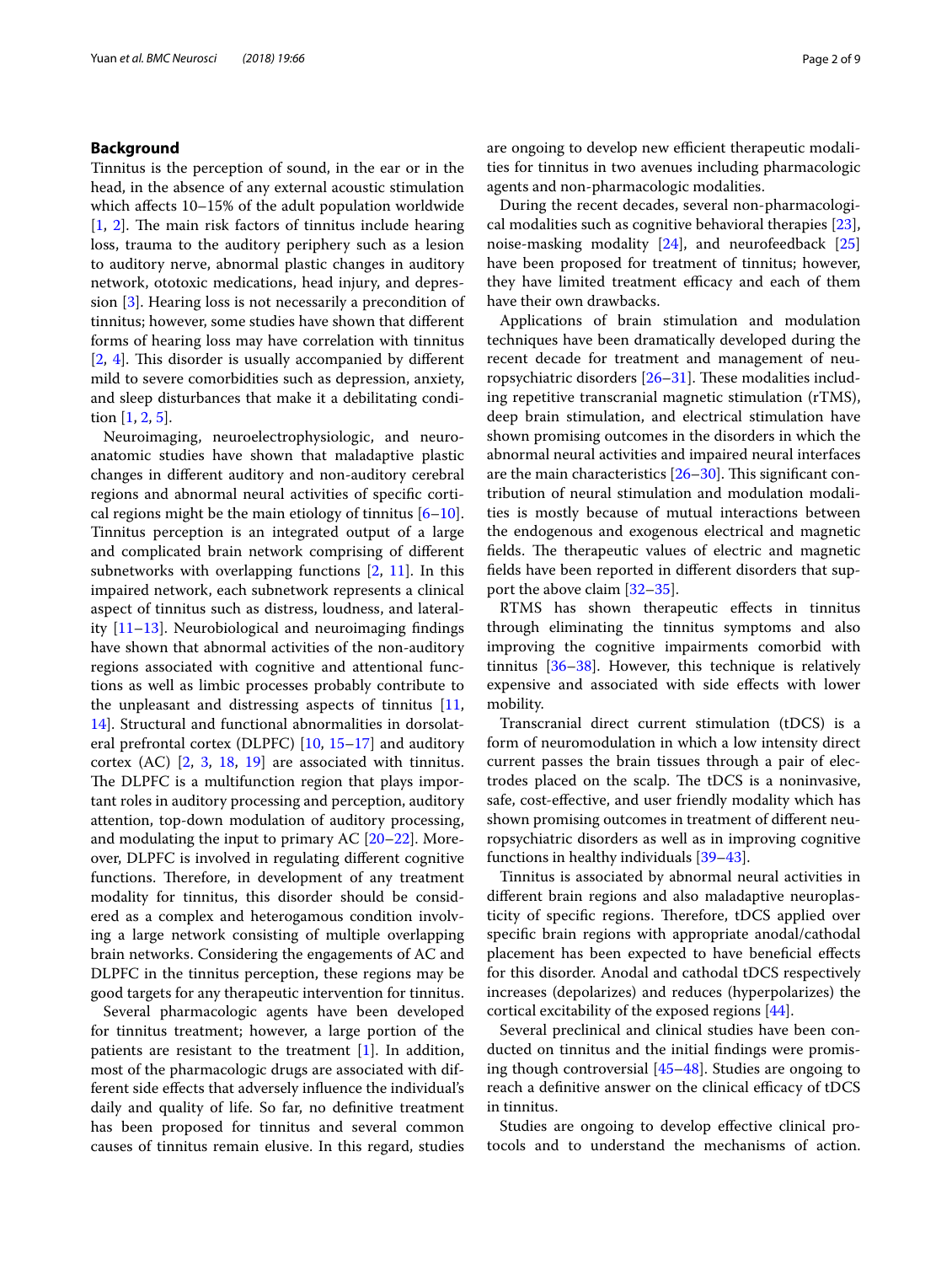The present study aims to review the recent advances in applications of tDCS for tinnitus treatment. In addition, the clinical efficacy and the main mechanisms of action of the technique are discussed.

# **Methods**

The databases of the PubMed (1980-2018), Embase (1980–2018), PsycINFO (1850 –2018), CINAHL, Web of Science, BIOSIS Previews (1990–2018), Cambridge Scientifc Abstracts (1990–2018), and google scholar  $(1980–2018)$  using the set search terms. The study procedures were performed according to the guidelines of the PRISMA. The search terms were "transcranial direct current stimulation" OR "tDCS" AND "tinnitus" AND "treatment". The date of the most recent search was 20 May 2018. Bibliographies of the retrieved records and review articles were manually reviewed to identify the records that may have been missed in the initial search. The titles, abstracts, and keywords of all retrieved records were reviewed and the eligible records were entered in the fnal review based on the inclusion and exclusion criteria. Only published, peer-reviewed studies on human subjects available in English were considered for this review. The studies that investigated the treatment of different types of tinnitus with diferent tDCS devices and in different protocols against sham condition were included in the review. Studies of randomized controlled trials were included.

The studies should have assessed at least one therapeutic outcome measured before and after an intervention. The studies that assessed only cognitive measures, studies on animal and healthy subjects were also excluded. Clinical trials without a randomized controlled design, conference abstracts, narrative reviews, and editorials were excluded from the review.

## **Results**

A total of 85 studies were identifed at the screening step. In the identifcation phase, total of 33 records were excluded from the further assessment and 53 records were entered into the screening phase in which 8 conference abstracts, 1 book, 2 case reports and 4 editorials were excluded from the review. In the eligibility stage, 31 records remained in the study and 3 records from the additional records were added into the study where total of 34 studies were included for detailed review. Due to the heterogeneities in the patients and the tDCS devices and protocols as well as the target sides, the authors decided to comprehensively review the studies. The review focuses on the advances in applications of tDCS for treatment of tinnitus and the important factors in the resulting outcomes. In addition, the mechanisms of actions of the tDCS in tinnitus treatment are discussed (Fig. [1\)](#page-3-0).

# **Discussion**

Tinnitus is a heterogeneous disorder in which several regions are involved in the tinnitus-related anomalies ranging primary and secondary auditory systems as well as non-auditory brain areas.

The general hypothesis in application of tDCS for treatment of tinnitus like other neuropsychiatric disorders is that anodal tDCS increases the neural excitability, whereas cathodal tDCS decreases it. As a result: anodal tDCS with excitatory efect can be applied on the regions with hypo-activity associated with an impairment to reach benefcial outcome. Similarly, cathodal tDCS that induces inhibitory effect can be applied over the regions with disease specifc hyper-activities to reach benefcial efects.

The main approach in choosing the target site and electrode placement in tDCS applications in diferent neuropsychiatric disorders is modulating the impaired region(s) of the brain to alter the activities or functions of the region(s) towards normal conditions. In this regard, for tinnitus, the main objective is modulating either the tinnitus percept or its afective aspects like distress through disrupting the underlying pathological neural activities. The general hypothesis is that anodal tDCS increases the neural excitability, whereas cathodal tDCS decreases it [\[44](#page-7-18), [49](#page-7-21)–[51\]](#page-7-22). As a result: anodal tDCS with excitatory efect can be applied on the regions with hypoactivity associated with an impairment to reach benefcial outcome [\[52](#page-7-23)]. Similarly, cathodal tDCS that induces inhibitory efect can be applied over the regions with disease specifc hyper-activities to reach benefcial efects [[52\]](#page-7-23).

Considering the tinnitus features and the associations between tinnitus and the structural and functional abnormalities in DLPFC  $[10, 15-17]$  $[10, 15-17]$  $[10, 15-17]$  $[10, 15-17]$  $[10, 15-17]$  and AC  $[2, 3, 18, 18]$  $[2, 3, 18, 18]$  $[2, 3, 18, 18]$  $[2, 3, 18, 18]$  $[2, 3, 18, 18]$  $[2, 3, 18, 18]$  $[2, 3, 18, 18]$ [19\]](#page-7-3), these two sites were the main targets in the previous tDCS studies in tinnitus. Initial tDCS studies have targeted the AC for tinnitus treatment and the fndings were promising though controversial [[53–](#page-7-24)[55](#page-7-25)]. Moreover, modulating DLPFC activity using tDCS has been shown to enhance diferent cognitive functions in healthy individual and to improve diferent neuropsychiatric disorders, including tinnitus [[17,](#page-7-1) [39](#page-7-16), [40](#page-7-26), [56–](#page-8-0)[58\]](#page-8-1).

The two main sites targeted in the previous studies for treatment of tinnitus were DLPFC [[13,](#page-6-8) [59,](#page-8-2) [60](#page-8-3)] and AC [\[45](#page-7-19), [54](#page-7-27), [61](#page-8-4)]. Fregni et al. conducted the frst study investigating tDCS in tinnitus in which they compared the efects of cathodal tDCS, anodal tDCS, and 10-Hz rTMS against sham stimulation over two sites of mesial parietal cortex and left temporoparietal area (LTA)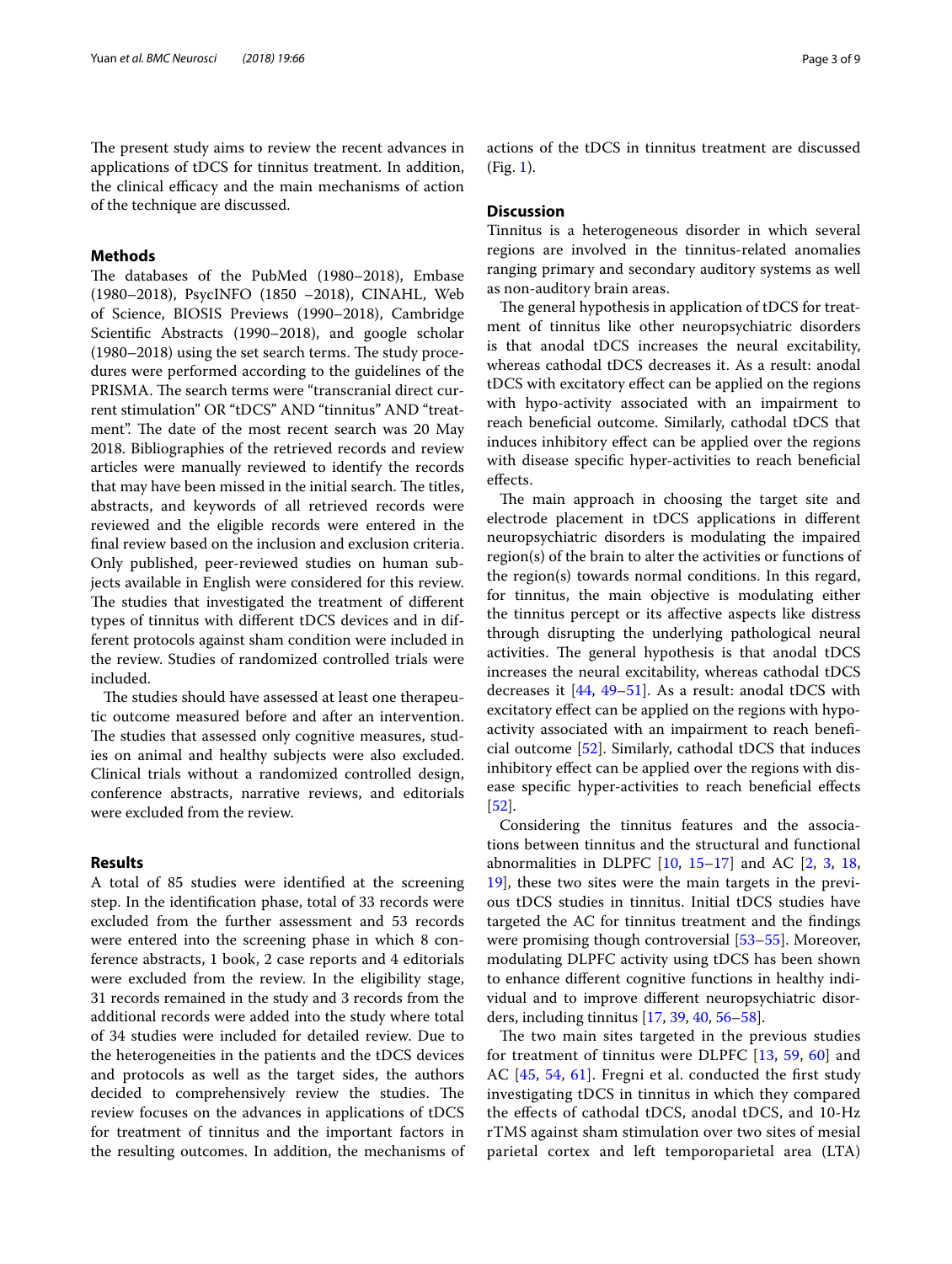

<span id="page-3-0"></span>on tinnitus symptoms  $[45]$  $[45]$  $[45]$ . They reported that 10 Hz rTMS and anodal tDCS of LTA signifcantly reduced the tinnitus symptoms; however, the efect was transient and short lasting. After this study, several clinical trials have been conducted to evaluate and develop the therapeutic efficacy of tDCS for treatment of tinnitus. Garin et al. investigated the outcomes of tDCS applied over LTA and reported signifcant improvements in tinnitus symptoms and interestingly they reported the benefcial efects lasted for several days in some patients [\[62](#page-8-5)]. Both Fregni et al. and Garin et al. reported that cathodal tDCS over the LTA with the

anode on the contralateral supraorbital area did not improve tinnitus symptoms.

Following these initial studies, other researchers have investigated the tDCS in single and repeated sessions over LTA and AC and reported controversial fndings [[54,](#page-7-27) [63](#page-8-6), [64\]](#page-8-7). It seems that cathodal tDCS in single session is not efective on tinnitus treatment since cathodal tDCS is not strong enough to disturb or modulate the ongoing tinnitus-related abnormal cortical activities [[65](#page-8-8)]. In this regard, repeated sessions of cathodal tDCS may have therapeutic efects on tinnitus based on the theoretical and experimental results. Therefore, repeated sessions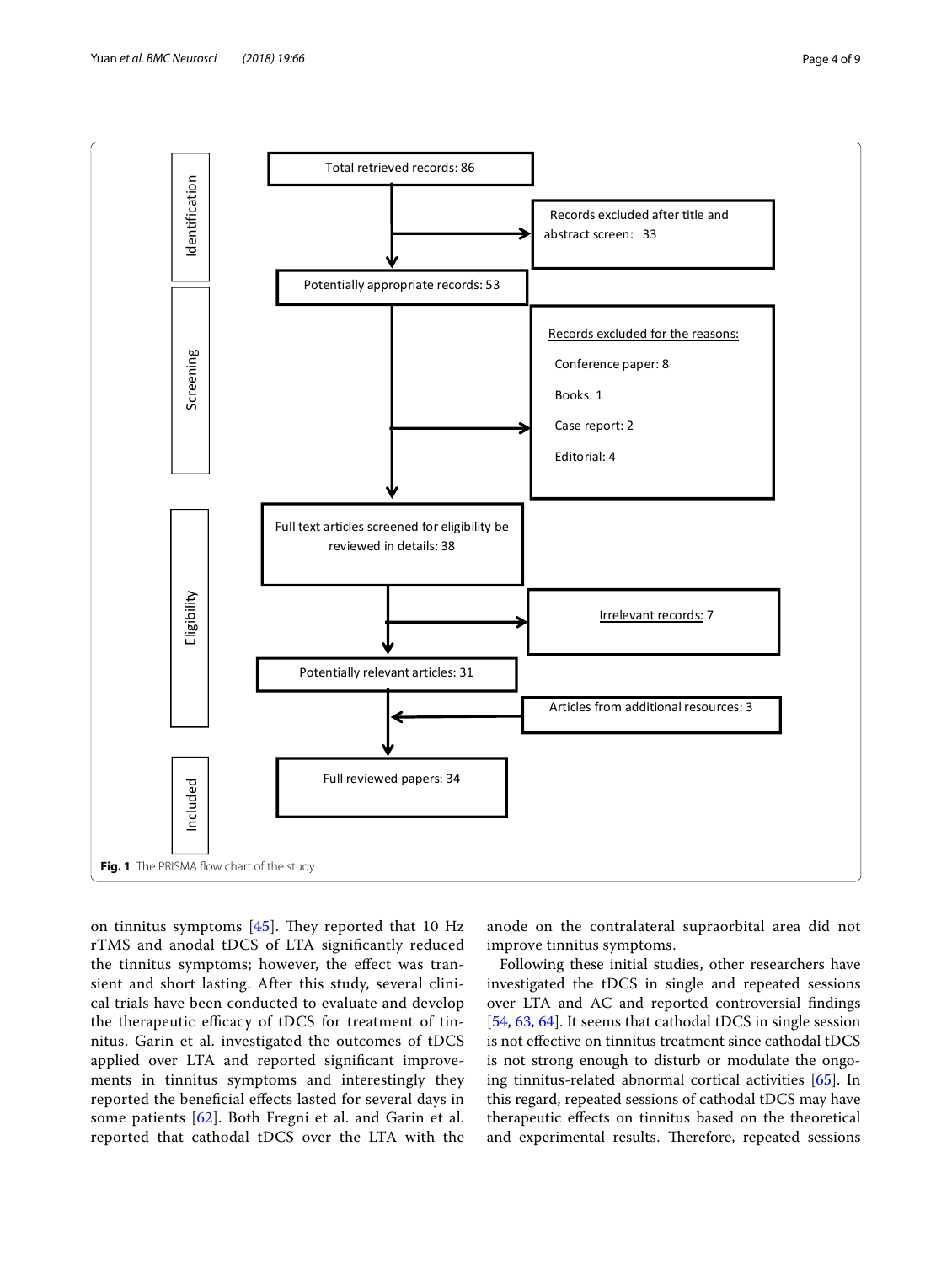of tDCS, longer period of each session and higher intensities have been designed to investigate the effects of cathodal tDCS in tinnitus [[54](#page-7-27), [60,](#page-8-3) [66](#page-8-9), [67\]](#page-8-10).

Following the initial studies focusing on temporoparietal area (TA) and AC, several studies have targeted prefrontal cortex (PFC), particularly DLPFC for tinnitus treatment. In these studies, the main target site was DLPFC and the most frequent electrode montage was bifrontal  $[13, 46, 59, 68]$  $[13, 46, 59, 68]$  $[13, 46, 59, 68]$  $[13, 46, 59, 68]$  $[13, 46, 59, 68]$  $[13, 46, 59, 68]$  $[13, 46, 59, 68]$ . Vanneste et al. were the first group reported the efects of bifrontal tDCS on tinnitus symptoms  $[13]$  $[13]$ . They investigated the effects of bifrontal tDCS over DLPFC  $(n=478)$  in an open label study. They applied bifrontal tDCS (2 mA, each session 20 min) in two montages (anode right/cathode left  $(n=448)$  and anode left/cathode right  $(n=30)$  DLPFC) for 20 min. They reported no tinnitus-suppressing effect in the anode left/cathode right DLPFC tDCS. However, anode right/cathode left tDCS signifcantly reduced the tinnitus intensity or distress in 29.9% of the patients. In addition, they observed an interaction between the amount of distress reduction and the tinnitus laterality. However, they did not observe such interaction for the tinnitus intensity [[13\]](#page-6-8). Vanneste et al. concluded that bifrontal tDCS could modulate the emotional aspects of tinnitus experienced by the patients [\[13\]](#page-6-8).

The next studies conducted on bifrontal tDCS have reported that this montage both in anode left/cathode right or vice versa could improve the tinnitus-related depression and anxiety, respectively  $[47]$  $[47]$ . These effects could be attributed the roles of PFC and particularly DLPFC in modulating diferent non-auditory structures and networks involved in perception of the auditory and distress aspects of tinnitus as well as emotional functions.

To improve the tDCS protocol in targeting the optimal stimulation site for tinnitus treatment, De Ridder and Vanneste ( $n=675$ ) compared the efficacy of EEGdriven tDCS versus standard bifrontal tDCS  $[61]$  $[61]$ . They used source localized resting-state electrical activity to determine gamma-band functional connectivity as an index of the tinnitus network. On the one hand, the authors reported that standard bifrontal tDCS, with the anode right/cathode left DLPFC, signifcantly reduced tinnitus symptoms in 30% of the patients [\[61](#page-8-4)]. Moreover, the EEG-driven tDCS approach did not signifcantly improve the symptoms. The authors also tried to identify the mechanism of action of tDCS in suppressing the tinnitus symptoms through comparing the pre- and post-intervention of the source-localized resting-state electrical activity of the patients. They concluded that the tDCS induced changes are probably occurred through modulations of a large network consisting of pregenual anterior cingulate cortex, parahippocampal area, and right primary AC in resting-state spontaneous brain activity. This study demonstrated that tDCS impacts both the direct target under the electrodes (DLPFC) and distant regions with functional connections with the exposed target  $[61]$  $[61]$ . This finding along with neuroimaging studies encourage further studies on the therapeutic outcomes of tDCS applied over non-auditory regions in tinnitus.

In line with the optimization of tDCS protocol for tinnitus, Shekhawat and Vanneste designed a trial to optimize the parameters of bifrontal tDCS over DLPFC for tinnitus suppression with the primary outcome of tinnitus loudness  $[68]$  $[68]$  $[68]$ . They designed a dose–response trial  $(n=111)$  to optimize the current intensity (1.5 and 2 mA), stimulation duration (20and 30 min), and number of tDCS sessions (2, 4, 6, 8, and 10 with 3–4day washout period between each session). The patients received a minimum of 2 sessions during 1 week or maximum of 10 sessions during 5 weeks. Their findings showed a significant reduction in tinnitus loudness after DLPFC tDCS. The intensity and duration of each session did not show signifcant interaction with the outcome. In addition, they reported that increasing the number of sessions increases the amount of outcome, but after 6 sessions no further increase was observed and the amount of outcome reached a plateau trend [\[68](#page-8-11)].

Few studies have used diferent electrode montages than the previous studies triggering LTA or AC and DLPFC. For instance Pal et al. in a randomized, parallel, double-blind, sham-controlled study investigated the treatment efficacy and safety of cathodal tDCS to the AC with anode over the PFC  $[69]$ . They applied a 5-session tDCS over fve consecutive days and assessed the tinnitus handicap inventory (THI) score as the primary outcome of tinnitus after the last session on day 5, and at 1 and 3 months post stimulation. They reported no beneficial efects of tDCS on the neither primary nor secondary outcome measures. Their findings showed that tDCS of the auditory and prefrontal cortices does not improve tinnitus but it is relatively safe protocol [\[69\]](#page-8-12).

A line of studies have focused on combinations of tDCS with other treatment modalities including pharmacological and non-pharmacological modalities [[63](#page-8-6), [70\]](#page-8-13). Shekhawat et al. in a 7-month long double-blind randomized clinical trial investigated the efects of multisession anodal tDCS over LTA combined with the hearing aid sound therapy in patients with chronic tinnitus ( $n=40$ ). They applied anodal tDCS (2 mA intensity; 20-min duration) for 5 consecutive sessions with 24-h gap over the LTA, and then applied a hearing aid treatment for 6 months. Their findings showed a significant improvement in the overall Tinnitus Functional Index score as well as the tinnitus loudness and distress scores. They reported that after 3 months of hearing aid use,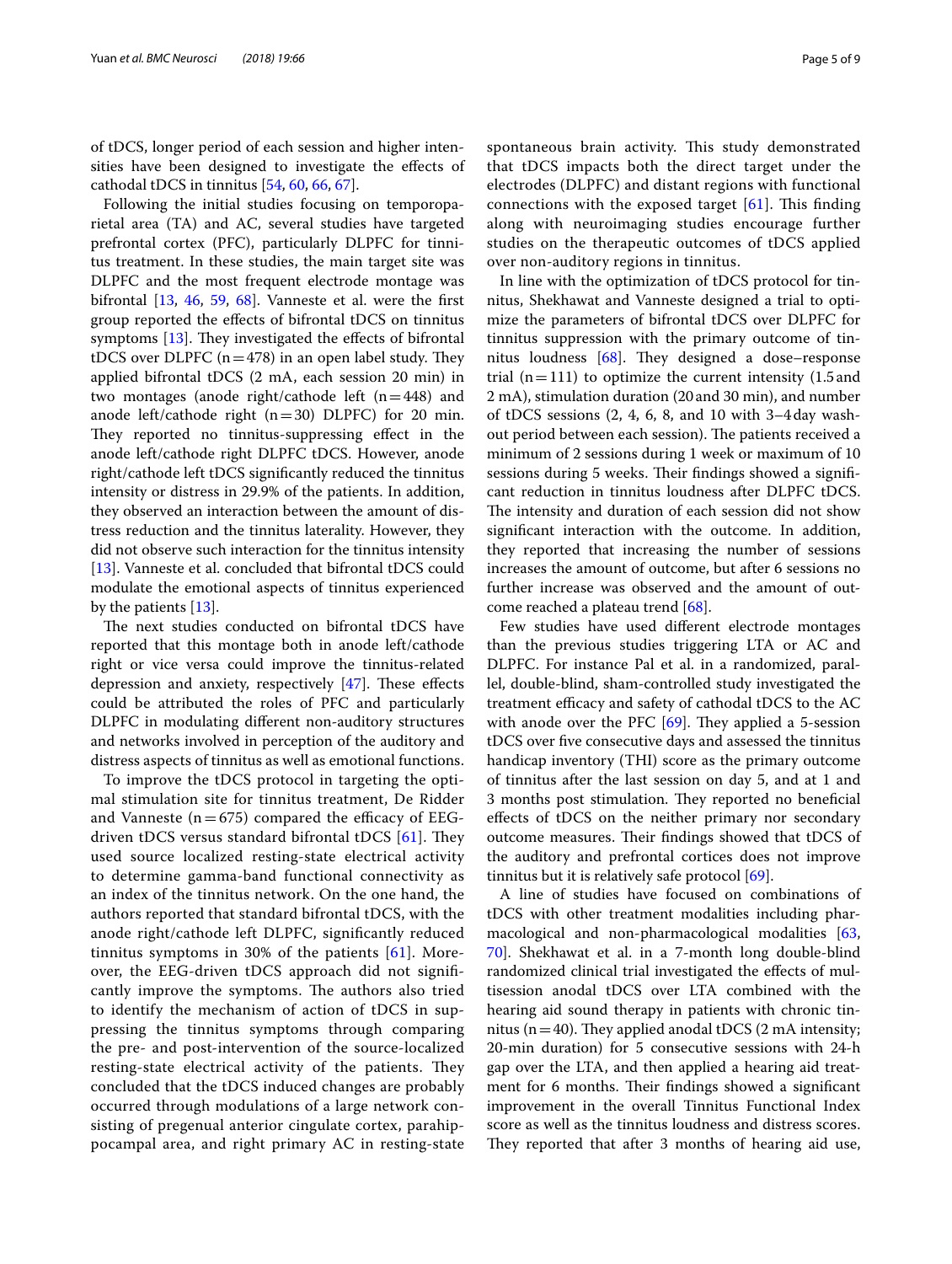signifcant improvements were observed in tinnitus that were sustained at 6 months of use [[63\]](#page-8-6).

Teismann et al. investigated the efects of combined tailor-made notched music training (TMNMT) with tDCS on tinnitus symptoms. They applied TMNMT for 10 subsequent days (daily single session of 2.5 h). During the initial 30-min of the frst 5 days of the TMNMT sessions, they concurrently applied tDCS (intensity: 2 mA) in anodal, cathodal, and sham groups. The active electrode was over the head surface over left AC; the reference electrode was put over right supraorbital cortex [ $70$ ]. They observed a significant reduction in tinnitus handicap inventory (THI) score that reached its maximum value after the 5 days of treatment. The treatment efect remained signifcant for 31 days following the termination of the treatment. They also reported no significant diference between the anodal, cathodal, or sham tDCS groups.

It seems that tDCS over TA or AC may have greater therapeutic efects when combined with other non-medication modalities.

So far, most of the tDCS trials for tinnitus treatment have investigated the efects of single session tDCS on tinnitus symptoms. However, few studies have assessed the treatment efects of repeated sessions of tDCS on tinnitus symptoms. In these studies the number of total sessions ranged three to ten sessions consisting daily one session and current intensity ranging 1–2 mA and each session lasting 15 to 30 min. The main target sites in the tDCS applications in tinnitus treatment were temporal or temporoparietal (auditory) cortex [\[48](#page-7-20), [54,](#page-7-27) [71,](#page-8-14) [72](#page-8-15)] and DLPFC  $[47, 55, 73]$  $[47, 55, 73]$  $[47, 55, 73]$  $[47, 55, 73]$  $[47, 55, 73]$  $[47, 55, 73]$  $[47, 55, 73]$ . The findings of these studies are promising though heterogeneous which encourage conducting further placebo-controlled randomized trials to shed more light on the clinical efficacy of the technique and mechanism of action involved in the efects. One important factor that should be further assessed in future studies is assessing the treatment outcomes for longer follow up periods since most of the previous studies have investigated the transient efects of tDCS and in few cases the after efect assessments were not beyond some hours.

Neuroimaging and neurobiological studies have demonstrated that the main features of tinnitus are hyperactivity and maladaptive plasticity in AC [\[2](#page-6-1), [6](#page-6-5), [9](#page-6-10)]. In tinnitus there are specifc neural changes that start at the cochlear nucleus and project to the AC and non-auditory brain regions. The main cause of these neural anomalies is maladaptive neural plasticity. This maladaptive plasticity increases spontaneous fring rates of and synchrony among neurons in primary and secondary auditory systems that may generate the phantom percept. In addition to the abnormal neural activities and maladaptive plasticity present in the primary and secondary ACs, disturbances in non-auditory brain structures and networks such as the insula, anterior cingulate cortex, and the DLPFC have been proposed as other possible pathologies of tinnitus  $[6, 8-10, 13, 18, 74, 75]$  $[6, 8-10, 13, 18, 74, 75]$  $[6, 8-10, 13, 18, 74, 75]$  $[6, 8-10, 13, 18, 74, 75]$  $[6, 8-10, 13, 18, 74, 75]$  $[6, 8-10, 13, 18, 74, 75]$  $[6, 8-10, 13, 18, 74, 75]$  $[6, 8-10, 13, 18, 74, 75]$  $[6, 8-10, 13, 18, 74, 75]$  $[6, 8-10, 13, 18, 74, 75]$  $[6, 8-10, 13, 18, 74, 75]$  $[6, 8-10, 13, 18, 74, 75]$ . The perception of tinnitus has been reportedly as an integrated output of a complex tinnitus network consisting of different regions and subnetworks. It is assumed that each subnetwork of this network represents a clinical aspect of tinnitus such as distress, loudness, laterality, etc.

There are different hypotheses proposed to explain the therapeutic outcomes of tDCS in tinnitus symptoms. The first hypothesis is based on the disturbing theory of an ongoing neural activity associated with tinnitus. It is hypothesized that tDCS disturbs the abnormal ongoing neural activity induced by tinnitus. The second hypothesis is changing the maladaptive plasticity of tinnitus through repeated sessions of tDCS. Previous studies have shown that repeated sessions of tDCS depending on the polarity of the electrode could reduce or increase the neural excitability of the exposed regions and the resulting changes persist beyond the tDCS intervention  $[44, 76]$  $[44, 76]$  $[44, 76]$  $[44, 76]$ . This altered excitability can lead to neuroplasticity with therapeutic effects for tinnitus  $[52]$  $[52]$ . Therefore, in the treatment of tinnitus with tDCS, the main idea is modulating the abnormal excitability in the auditory pathways and maladaptive plasticity in auditory and limbic cortexes through applying single or repeated sessions of tDCS. The clinical trials conducted so far have shown that single and repeated sessions of tDCS applied over DLPFC or AC may induce transient and long lasting therapeutic effects in tinnitus patients. The early studies have investigated the effects of single session tDCS and reported transient beneficial effect, but the effects did not last more than some hours.

Some evidence showed that the tDCS efects on tinnitus symptoms are probably induced through modulations of a large neural network comprising of pregenual anterior cingulate cortex, parahippocampal area, and right primary AC in resting-state spontaneous brain activity [[61\]](#page-8-4). According to this hypothesis, the tDCS infuences both the direct target under the electrodes and distant regions with functional connections with the direct target  $[61]$  $[61]$ .

Most of the previous studies have investigated the physical parameters of tDCS to develop efective treatment protocols for tinnitus and also in other neuropsychiatric disorders including the electrode size, polarity, electrode placement and confguration, current amplitude and density, treatment duration, number of sessions and total dose. Findings of the recent studies as well as neuroimaging and neuroelectrophysiologic studies showed that tinnitus is a heterogeneous disease with diferent diseasespecifc features. It seems that in addition to the physical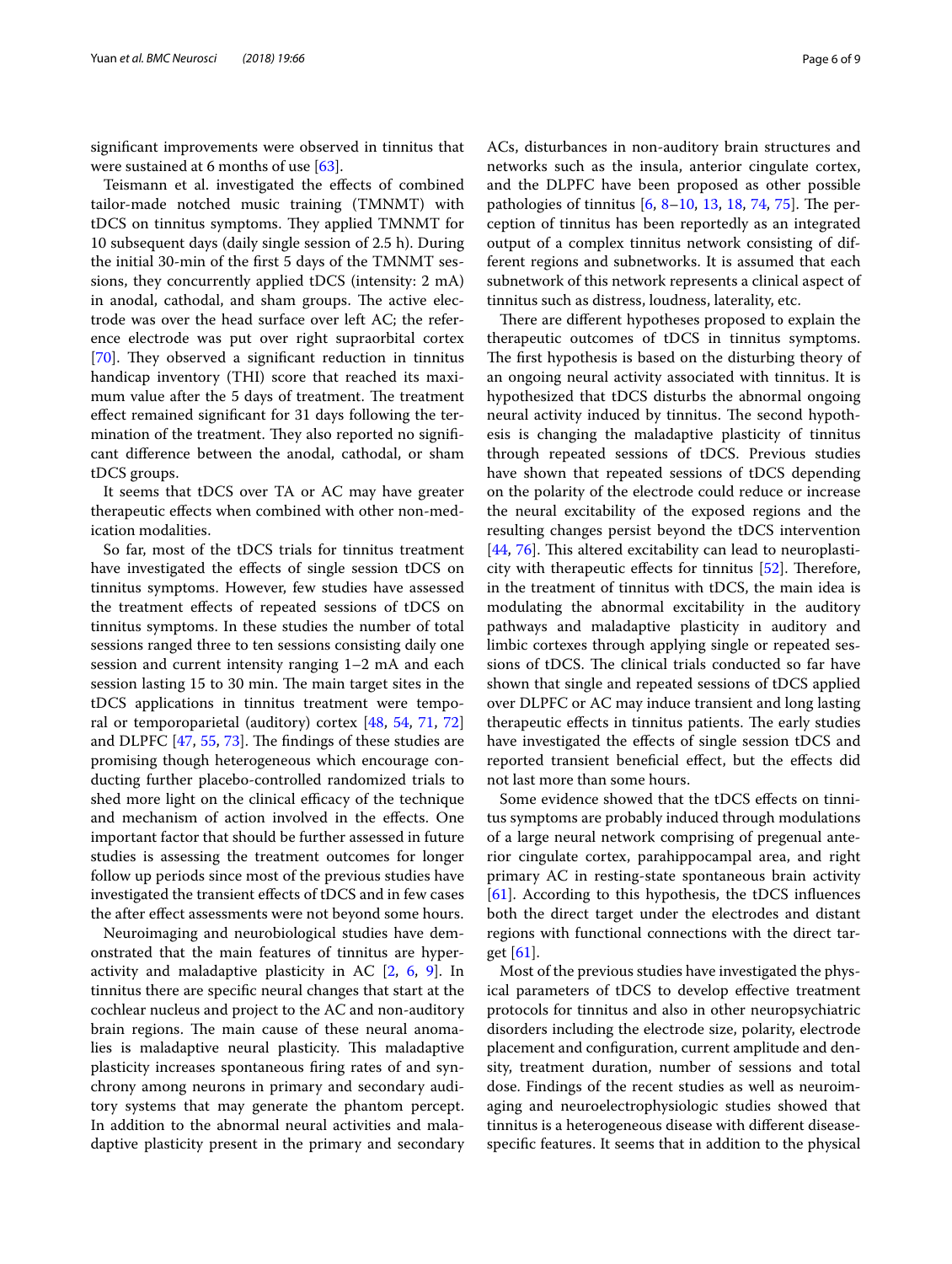parameters of tDCS, the patient- and disease-specifc factors including gender, audiometric variables, severity of tinnitus, tinnitus laterality and type, illness duration, and audiometric features of the patients might be important in exerting and/or the amount of therapeutic efects [\[47](#page-7-29), [59,](#page-8-2) [60\]](#page-8-3). Therefore, at least one line of the future tDCS studies for treatment of tinnitus should focus on developing disease specifc of tDCS protocols.

# **Conclusions**

This study reviewed the advances in using tDCS for treatment of tinnitus and discussed the therapeutic efficacy of the technique and the main mechanisms of action in treatment of tinnitus symptoms and therapeutic efects. Reviewing the current clinical trials showed that tDCS has moderate and promising treatment outcomes in the treatment of tinnitus. In addition, tDCS has shown benefcial efects on diferent cognitive impairments comorbid with tinnitus including anxiety and depression. However, so far there is no standard tDCS protocol for tinnitus treatment for clinical applications.

The main limitations of the conducted trials are small sample size, heterogeneities in patients and treatment protocols, poor methodology design, as well as the heterogeneous nature of tinnitus.

To develop efficient tDCS protocols for tinnitus, the roles of specifc features of patient and tinnitus such as audiometric features of the patients, tinnitus laterality, tinnitus type, and tinnitus duration should be evaluated as well as the efects of the stimulation parameters. Further prospective, randomized, placebo-controlled, double-blind studies with large sample sizes are needed to reach a definitive conclusion on the efficacy of tDCS for tinnitus patients. Future studies should focus on developing efficient disease- and patient-specific protocols.

#### **Abbreviations**

AC: auditory cortex; LTA: left temporoparietal area; PFC: prefrontal cortex; PRISMA: preferred reporting items for systematic reviews and meta-analyses; rTMS: repetitive transcranial magnetic stimulation; TA: temporoparietal area; tDCS: transcranial direct current stimulation; THI: tinnitus handicap inventory; TMNMT: tailor-made notched music training.

#### **Authors' contributions**

Conceptualization and design, TY and AY JS-R and DR-C and RO-P; Data acquisition, TY and AY and JS-R and DR-C and RO-P; Analysis and interpretation, TY and AY and JS-R and DR-C and RO-P; Writing-Original draft preparation, TY and DR-C and RO-P; Writing-Review & editing, AY and JS-R; Approval of manuscript, TY and AY and JS-R and DR-C and RO-P. All authors read and approved the fnal manuscript.

#### **Author details**

<sup>1</sup> Shanghai Key Laboratory of Psychotic Disorders, Shanghai Mental Health Center, Shanghai Jiao Tong University School of Medicine, Shanghai, China. <sup>2</sup> Co‑innovation Center of Neuroregeneration, Nantong University, Nantong, Jiangsu, China.<sup>3</sup> Department of Medical Physics, School of Medicine, Ahvaz Jundishapur University of Medical Sciences, Golestan Blvd, Ahvaz 61357‑33118, Iran. 4 Biomedical Engineering Department, Polytechnic University of Pachuca, Zempoala, Mexico.<sup>5</sup> Graduate and Research Department, Polytechnic University of Pachuca, Zempoala, Mexico.

#### **Acknowledgements**

Not applicable.

#### **Competing interests**

Ali Yadollahpour and Tifei Yuan are members of the editorial board for BMC Neuroscience. There is no other competing interest declared by authors.

#### **Availability of data and materials**

All data generated or analyzed during this study are included in this published article.

#### **Consent to publish**

Not applicable.

#### **Ethics approval and consent to participate**

Not applicable.

#### **Funding**

Authors received no fund for this study.

#### **Publisher's Note**

Springer Nature remains neutral with regard to jurisdictional claims in published maps and institutional afliations.

# Received: 27 June 2018 Accepted: 23 October 2018

#### **References**

- <span id="page-6-0"></span>Langguth B, Kreuzer PM, Kleinjung T, De Ridder D. Tinnitus: causes and clinical management. Lancet Neurol. 2013;12:920–30.
- <span id="page-6-1"></span>2. Baguley D, McFerran D, Hall D. Tinnitus. Lancet Lond Engl. 2013;382:1600– 7. [https://doi.org/10.1016/S0140-6736\(13\)60142-7.](https://doi.org/10.1016/S0140-6736(13)60142-7)
- <span id="page-6-2"></span>3. Muhlnickel W, Elbert T, Taub E, Flor H. Reorganization of auditory cortex in tinnitus. Proc Natl Acad Sci USA. 1998;95:10340–3.
- <span id="page-6-3"></span>4. Husain FT, Schmidt SA. Using resting state functional connectivity to unravel networks of tinnitus. Hear Res. 2014;307:153–62.
- <span id="page-6-4"></span>5. Sindhusake D, Mitchell P, Newall P, Golding M, Rochtchina E, Rubin G. Prevalence and characteristics of tinnitus in older adults: the blue mountains hearing study: prevalencia y características del acúfeno en adultos mayores: el Estudio de audición blue mountains. Int J Audiol. 2003;42:289–94.
- <span id="page-6-5"></span>6. Schlee W, Hartmann T, Langguth B, Weisz N. Abnormal resting-state cortical coupling in chronic tinnitus. BMC Neurosci. 2009;10:11.
- 7. De Ridder D, Elgoyhen AB, Romo R, Langguth B. Phantom percepts: tinnitus and pain as persisting aversive memory networks. Proc Natl Acad Sci. 2011;108:8075–80.
- <span id="page-6-11"></span>8. Van Der Loo E, Congedo M, Vanneste S, Van De Heyning P, De Ridder D. Insular lateralization in tinnitus distress. Auton Neurosci. 2011;165:191–4.
- <span id="page-6-10"></span>9. Vanneste S, Van de Heyning P, De Ridder D. The neural network of phantom sound changes over time: a comparison between recent-onset and chronic tinnitus patients. Eur J Neurosci. 2011;34:718–31.
- <span id="page-6-6"></span>10. De Ridder D, Fransen H, Francois O, Sunaert S, Kovacs S, Van De Heyning P. Amygdalohippocampal involvement in tinnitus and auditory memory. Acta Otolaryngol. 2006;126:50–3.
- <span id="page-6-7"></span>11. Vanneste S, Plazier M, Van Der Loo E, Van de Heyning P, Congedo M, De Ridder D. The neural correlates of tinnitus-related distress. Neuroimage. 2010;52:470–80.
- 12. De Ridder D, Vanneste S, Congedo M. The distressed brain: a group blind source separation analysis on tinnitus. PLoS One. 2011;6:e24273.
- <span id="page-6-8"></span>13. Vanneste S, Plazier M, Ost J, van der Loo E, Van de Heyning P, De Ridder D. Bilateral dorsolateral prefrontal cortex modulation for tinnitus by tran‑ scranial direct current stimulation: a preliminary clinical study. Exp Brain Res. 2010;202:779–85.
- <span id="page-6-9"></span>14. Eggermont JJ. The neuroscience of tinnitus. Oxford: Oxford University Press; 2012.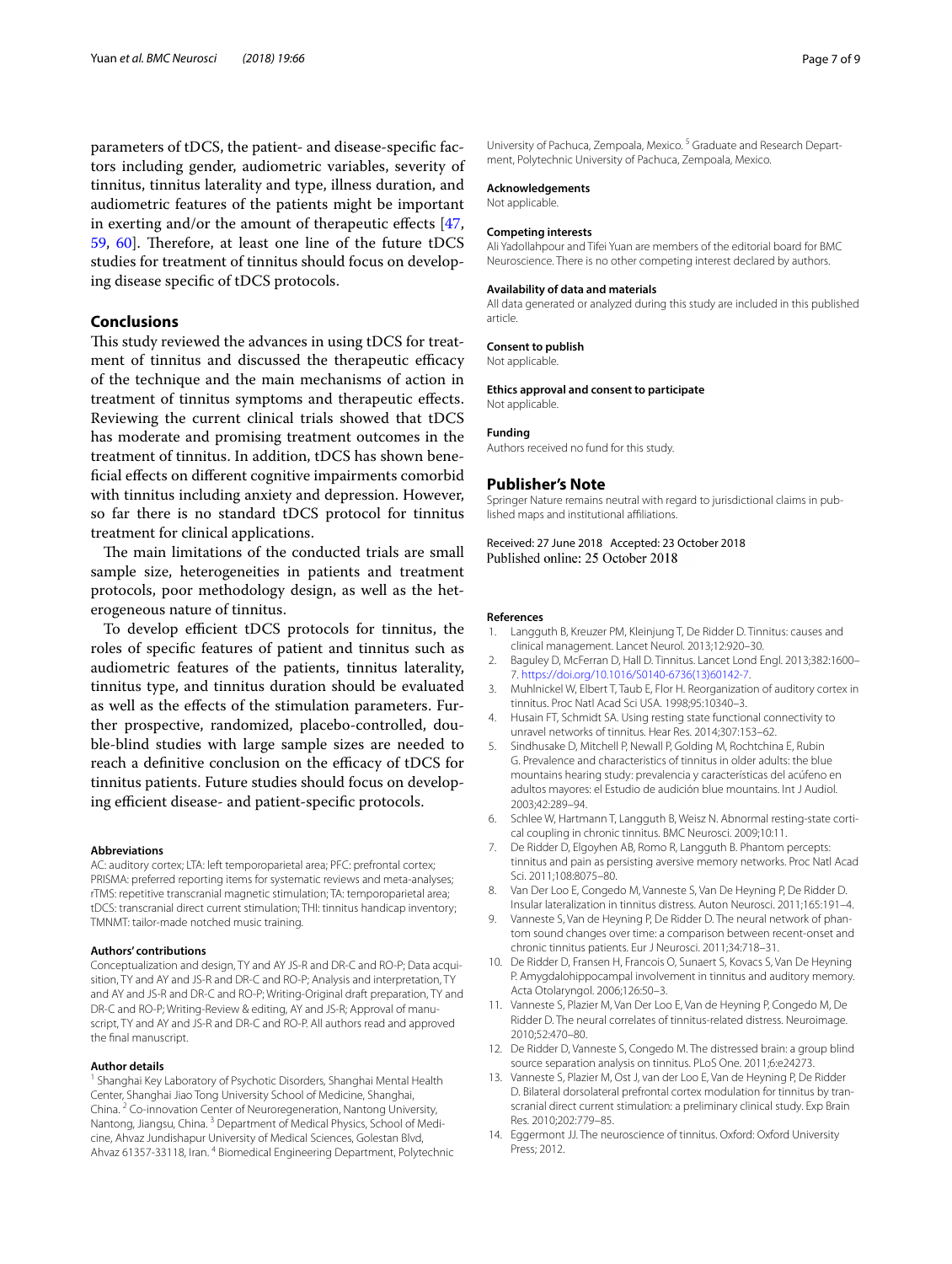- <span id="page-7-0"></span>15. Fitzgerald PB, Oxley TJ, Laird AR, Kulkarni J, Egan GF, Daskalakis ZJ. An analysis of functional neuroimaging studies of dorsolateral prefrontal cortical activity in depression. Psychiatry Res Neuroimaging. 2006;148:33–45.
- 16. Bodner M, Kroger J, Fuster JM. Auditory memory cells in dorsolateral prefrontal cortex. Neuroreport. 1996;7:1905–8.
- <span id="page-7-1"></span>17. Shekhawat GS, Stinear CM, Searchfeld GD. Modulation of perception or emotion? a scoping review of tinnitus neuromodulation using transcranial direct current stimulation. Neurorehabil Neural Repair. 2015;29:837– 46. <https://doi.org/10.1177/1545968314567152>.
- <span id="page-7-2"></span>18. Rauschecker JP, Leaver AM, Mühlau M. Tuning out the noise: limbicauditory interactions in tinnitus. Neuron. 2010;66:819–26.
- <span id="page-7-3"></span>19. Schlee W, Schecklmann M, Lehner A, Kreuzer PM, Vielsmeier V, Poeppl TB, et al. Reduced variability of auditory alpha activity in chronic tinnitus. Neural Plast. 2014.<https://doi.org/10.1155/2014/436146>.
- <span id="page-7-4"></span>20. Lewis JW, Beauchamp MS, DeYoe EA. A comparison of visual and auditory motion processing in human cerebral cortex. Cereb Cortex. 2000;10:873–88.
- 21. Mitchell TV, Morey RA, Inan S, Belger A. Functional magnetic resonance imaging measure of automatic and controlled auditory processing. Neuroreport. 2005;16:457.
- <span id="page-7-5"></span>22. Voisin J, Bidet-Caulet A, Bertrand O, Fonlupt P. Listening in silence activates auditory areas: a functional magnetic resonance imaging study. J Neurosci. 2006;26:273–8.
- <span id="page-7-6"></span>23. Bruder GE, Stewart JW, Mercier MA, Agosti V, Leite P, Donovan S, et al. Outcome of cognitive–behavioral therapy for depression: relation to hemispheric dominance for verbal processing. J Abnorm Psychol. 1997;106:138.
- <span id="page-7-7"></span>24. Shekhawat GS, Kobayashi K, Searchfeld GD. Methodology for studying the transient efects of transcranial direct current stimulation com‑ bined with auditory residual inhibition on tinnitus. J Neurosci Methods. 2015;239:28–33.
- <span id="page-7-8"></span>25. Khoramzadeh S, Saki N, Davoodi I, Nosratabadi M, Yadollahpour A. Investigating the therapeutic efficacy of neurofeedback treatment on the severity of symptoms and quality of life in patients with tinnitus. Int J Ment Health Addict. 2016;14:982–92. [https://doi.org/10.1007/s1146](https://doi.org/10.1007/s11469-016-9670-6) [9-016-9670-6](https://doi.org/10.1007/s11469-016-9670-6).
- <span id="page-7-9"></span>26. Paulus W. Transcranial electrical stimulation (tES—tDCS; tRNS, tACS) methods. Neuropsychol Rehabil. 2011;21:602–17.
- 27. George MS, Wassermann EM, Williams WA, Callahan A, Ketter TA, Basser P, Hallett M, Post RM. Daily repetitive transcranial magnetic stimulation (rTMS) improves mood in depression. Neuroreport. 1995;6:1853–6.
- 28. Yadollahpour A, Rashidi S, Kunwar PS. Repetitive transcranial magnetic stimulation in psychiatric disorders: a review of clinical advances. Asian J Pharm. 2017;11:S242–50. [https://www.scopus.com/inward/recor](https://www.scopus.com/inward/record.uri%3feid%3d2-s2.0-85026263088%26partnerID%3d40%26md5%3dd1da8a4d7df6be4b49b98f6620ead12c) d.uri?eid=[2-s2.0-85026263088&partnerID](https://www.scopus.com/inward/record.uri%3feid%3d2-s2.0-85026263088%26partnerID%3d40%26md5%3dd1da8a4d7df6be4b49b98f6620ead12c)=40&md5=d1da8a4d7df6be4 [b49b98f6620ead12c.](https://www.scopus.com/inward/record.uri%3feid%3d2-s2.0-85026263088%26partnerID%3d40%26md5%3dd1da8a4d7df6be4b49b98f6620ead12c) Accessed 11 June 2018.
- 29. Yadollahpour A, Jalilifar M, Rashidi S. Transcranial direct current stimulation for the treatment of depression: a comprehensive review of the recent advances. Int J Ment Health Addict. 2017;15:434–43. [https://doi.](https://doi.org/10.1007/s11469-017-9741-3) [org/10.1007/s11469-017-9741-3.](https://doi.org/10.1007/s11469-017-9741-3)
- <span id="page-7-11"></span>30. Lisanby SH. Electroconvulsive therapy for depression. N Engl J Med. 2007;357:1939–45.
- <span id="page-7-10"></span>31. Lisanby S. Noninvasive brain stimulation for depression—the devil is in the dosing. N Engl J Med. 2017;376:2593–4.
- <span id="page-7-12"></span>32. Yadollahpour A, Jalilifar M, Rashidi S. Antimicrobial effects of electromagnetic felds: a review of current techniques and mechanisms of action. J Pure Appl Microbiol. 2014;8:4031–43. [https://www.scopus.com/inward/](https://www.scopus.com/inward/record.uri%3feid%3d2-s2.0-84923860983%26partnerID%3d40%26md5%3d4c6811a94a88290721c46a3a7d6c0c46) record.uri?eid=[2-s2.0-84923860983&partnerID](https://www.scopus.com/inward/record.uri%3feid%3d2-s2.0-84923860983%26partnerID%3d40%26md5%3d4c6811a94a88290721c46a3a7d6c0c46)=40&md5=4c6811a94a [88290721c46a3a7d6c0c46](https://www.scopus.com/inward/record.uri%3feid%3d2-s2.0-84923860983%26partnerID%3d40%26md5%3d4c6811a94a88290721c46a3a7d6c0c46). Accessed 11 June 2018.
- 33. Athanasiou A, Karkambounas S, Batistatou A, Lykoudis E, Katsaraki A, Kartsiouni T, et al. The effect of pulsed electromagnetic fields on secondary skin wound healing: an experimental study. Bioelectromagnetics. 2007;28:362–8.
- 34. McLeod KJ, Rubin CT, Donahue HJ. Electromagnetic felds in bone repair and adaptation. Radio Sci. 1995;30:233–44.
- <span id="page-7-13"></span>35. Yadollahpour A, Rashidi S. A review of electromagnetic feld based treatments for diferent bone fractures. Biosci Biotechnol Res Asia. 2014;11:611–20. [https://doi.org/10.13005/bbra/1313.](https://doi.org/10.13005/bbra/1313)
- <span id="page-7-14"></span>36. Kreuzer PM, Landgrebe M, Schecklmann M, Poeppl TB, Vielsmeier V, Hajak G, et al. Can temporal repetitive transcranial magnetic stimulation be

enhanced by targeting affective components of tinnitus with frontal rTMS? A randomized controlled pilot trial. Front Syst Neurosci. 2011;5:88.

- 37. Lefaucheur JP, Brugières P, Guimont F, Iglesias S, Franco-Rodrigues A, Liégeois-Chauvel C, et al. Navigated rTMS for the treatment of tinnitus: a pilot study with assessment by fMRI and AEPs. Neurophysiol Clin. 2012;42:95–109.
- <span id="page-7-15"></span>38. Langguth B, Eichhammer P, Zowe M, Marienhagen J, Kleinjung T, Jacob P, et al. Low frequency repetitive transcranial magnetic stimulation (rTMS) for the treatment of chronic tinnitus-are there long-term effects? Psychiatr Prax. 2004;31:S52–4.
- <span id="page-7-16"></span>39. Yadollahpour A, Asl HM, Rashidi S. Transcranial direct current stimulation as a non-medication modality for attention enhancement: a review of the literature. Res J Pharm Technol. 2017;10:311–6. [https://doi.](https://doi.org/10.5958/0974-360X.2017.00064.6) [org/10.5958/0974-360X.2017.00064.6.](https://doi.org/10.5958/0974-360X.2017.00064.6)
- <span id="page-7-26"></span>40. Yadollahpour A, Jalilifar M, Rashidi S. Transcranial direct current stimulation for the treatment of depression: a comprehensive review of the recent advances. Int J Ment Health Addict. 2017. [https://doi.org/10.1007/](https://doi.org/10.1007/s11469-017-9741-3) [s11469-017-9741-3.](https://doi.org/10.1007/s11469-017-9741-3)
- 41. Baeken C, Brunelin J, Duprat R, Vanderhasselt M-A. The application of tDCS in psychiatric disorders: a brain imaging view. Socioaffective Neurosci Psychol. 2016;6:29588. [https://doi.org/10.3402/SNP.V6.29588.](https://doi.org/10.3402/SNP.V6.29588)
- 42. Trumbo M. Effect of transcranial direct current stimulation on the attention network task (ANT). University of New Mexico. 2012. [https://digit](https://digitalrepository.unm.edu/psy_etds/139/) [alrepository.unm.edu/psy\\_etds/139/.](https://digitalrepository.unm.edu/psy_etds/139/) Accessed 10 June 2018
- <span id="page-7-17"></span>43. Lefaucheur J-P, Antal A, Ayache SS, Benninger DH, Brunelin J, Cogiamanian F, et al. Evidence-based guidelines on the therapeutic use of transcranial direct current stimulation (tDCS). Clin Neurophysiol. 2017. [https://doi.org/10.1016/j.clinph.2016.10.087.](https://doi.org/10.1016/j.clinph.2016.10.087)
- <span id="page-7-18"></span>44. Nitsche MA, Paulus W. Excitability changes induced in the human motor cortex by weak transcranial direct current stimulation. J Physiol. 2000;527:633–9.
- <span id="page-7-19"></span>45. Fregni F, Marcondes R, Boggio PS, Marcolin MA, Rigonatti SP, Sanchez TG, et al. Transient tinnitus suppression induced by repetitive transcranial magnetic stimulation and transcranial direct current stimulation. Eur J Neurol. 2006;13:996–1001.
- <span id="page-7-28"></span>46. Vanneste S, Langguth B, De Ridder D. Do tDCS and TMS infuence tinnitus transiently via a direct cortical and indirect somatosensory modulating efect? a combined TMS-tDCS and TENS study. Brain Stimul. 2011;4:242– 52. [https://doi.org/10.1016/j.brs.2010.12.001.](https://doi.org/10.1016/j.brs.2010.12.001)
- <span id="page-7-29"></span>47. Faber M, Vanneste S, Fregni F, De Ridder D. Top down prefrontal afective modulation of tinnitus with multiple sessions of tDCS of dorsolateral prefrontal cortex. Brain Stimul. 2012;5:492–8.
- <span id="page-7-20"></span>Shekhawat GS, Stinear CM, Searchfield GD. Transcranial direct current stimulation intensity and duration effects on tinnitus suppression. Neurorehabil Neural Repair. 2013;27:164–72. [https://doi.org/10.1177/15459](https://doi.org/10.1177/1545968312459908) [68312459908.](https://doi.org/10.1177/1545968312459908)
- <span id="page-7-21"></span>49. Romero Lauro LJ, Rosanova M, Mattavelli G, Convento S, Pisoni A, Opitz A, et al. TDCS increases cortical excitability: direct evidence from TMS–EEG. Cortex. 2014;58:99–111. <https://doi.org/10.1016/j.cortex.2014.05.003>.
- 50. Varoli E, Pisoni A, Mattavelli GC, Vergallito A, Gallucci A, Mauro LD, et al. Tracking the efect of cathodal transcranial direct current stimulation on cortical excitability and connectivity by means of TMS-EEG. Front Neurosci. 2018;12:319. [https://doi.org/10.3389/fnins.2018.00319.](https://doi.org/10.3389/fnins.2018.00319)
- <span id="page-7-22"></span>51. Pellicciari MC, Brignani D, Miniussi C. Excitability modulation of the motor system induced by transcranial direct current stimulation: a multimodal approach. Neuroimage. 2013;83:569–80. [https://doi.org/10.1016/j.neuro](https://doi.org/10.1016/j.neuroimage.2013.06.076) [image.2013.06.076](https://doi.org/10.1016/j.neuroimage.2013.06.076).
- <span id="page-7-23"></span>52. Roche N, Geiger M, Bussel B. Mechanisms underlying transcranial direct current stimulation in rehabilitation. Ann Phys Rehabil Med. 2015;58:214– 9. [https://doi.org/10.1016/J.REHAB.2015.04.009.](https://doi.org/10.1016/J.REHAB.2015.04.009)
- <span id="page-7-24"></span>53. Shekhawat GS, Stinear CM, Searchfeld GD. Transcranial direct current stimulation intensity and duration effects on tinnitus suppression. Neurorehabil Neural Repair. 2013;27:164–72. [https://doi.org/10.1177/15459](https://doi.org/10.1177/1545968312459908) [68312459908.](https://doi.org/10.1177/1545968312459908)
- <span id="page-7-27"></span>54. Forogh B, Mirshaki Z, Raissi GR, Shirazi A, Mansoori K, Ahadi T. Repeated sessions of transcranial direct current stimulation for treatment of chronic subjective tinnitus: a pilot randomized controlled trial. Neurol Sci. 2016;37:253–9. [https://doi.org/10.1007/s10072-015-2393-9.](https://doi.org/10.1007/s10072-015-2393-9)
- <span id="page-7-25"></span>55. Shekhawat GS, Sundram F, Bikson M, Truong D, De Ridder D, Stinear CM, et al. Intensity, duration, and location of high-defnition transcranial